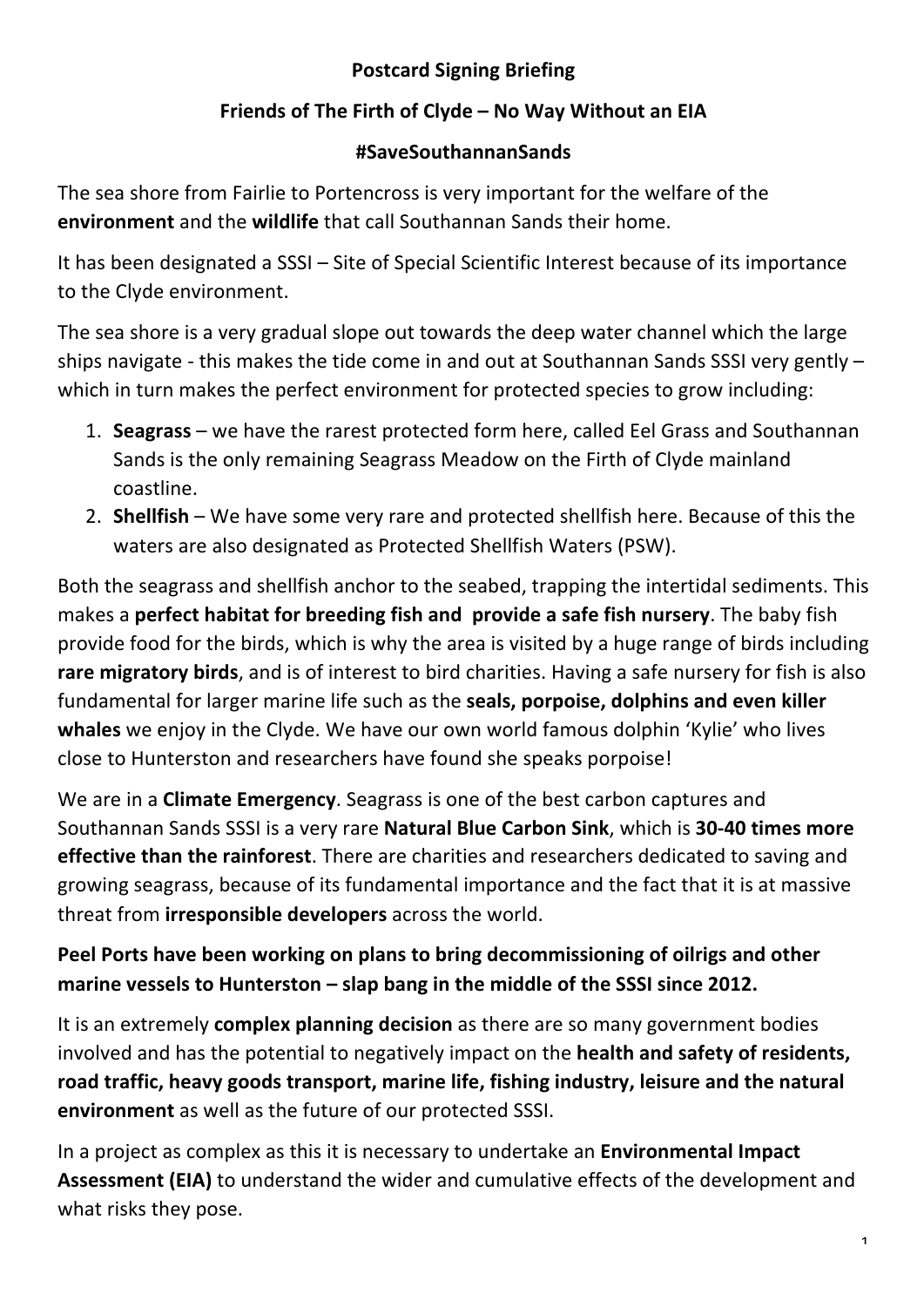In 2018, North Ayrshire Council (NAC) approved the land-based planning permissions without calling for an EIA, despite advice provided by other government regulators. We had a QC examine the process NAC undertook and he was highly critical.

In July 2019, the Scottish Environmental Protection Agency (SEPA) granted a Waste Management Licence to Peel for the decommissioning, which allows them to handle 1,000's tonnes of very dangerous materials such as asbestos, PCB's (which make holes in **the ozone layer), rotting organic marine matter and radioactive waste**. We have lobbied hard against this licence as Peel have applied for a blank cheque to handle anything and everything, and we've witnessed their appalling attitude to health, safety and the environment over the years, so we have little confidence.

In order to bring in the oilrigs, the area needs to be dredged to create a deep marine channel. The dredging will have significant environmental effects. In recent years the Largs Yacht Haven silted up and needed to be dredged. It is not a protected area, yet it required an EIA before the works began! The marine environment is dynamic and one change can have significant knock-on effects.

Dredging has a number of known knock-on effects:

- The dynamics of the tidal energy are changed. The shellfish and seagrass only survive in low energy tidal environments; this risks destroying the seagrass meadow.
- Digging up such a large amount of the seashore releases toxins trapped in the sand (including a lot of coal dust from the badly managed coal yard) as well as churning up the seabed. These toxins are then free to move through the waters and release the carbon stored in them.
- Both Seagrass and Shellfish are sensitive to suffocation from this activity.

In addition, the water treatment works that will manage the large amounts of water used to clean and decontaminate the scrap from the site will pump the wastewater back into the waters of SSSI.

- Without an EIA there be no assessment of the impact of this on the SSSI and the extremely sensitive active shellfish site that needs clean waters to survive.
- Without an EIA there will no assessment of the negative cumulative effects on the Protected Shellfish Waters and nearby bathing beaches of combining the oilrig project with the additional proposals for fish farms by Great & Wee Cumbrae.

**Peel Ports** have used the number of licences and regulators to their advantage and over time have slowly extended the scope of the project. This is a well know strategy called 'salami slicing'. When the land based planning was approved Peel had stated 200,000m3 of the seabed would be dredged. They then applied to marine Scotland for removed 2.4million m3!! And when that caused uproar they reduced their application to 615,000m3 which is still massive.